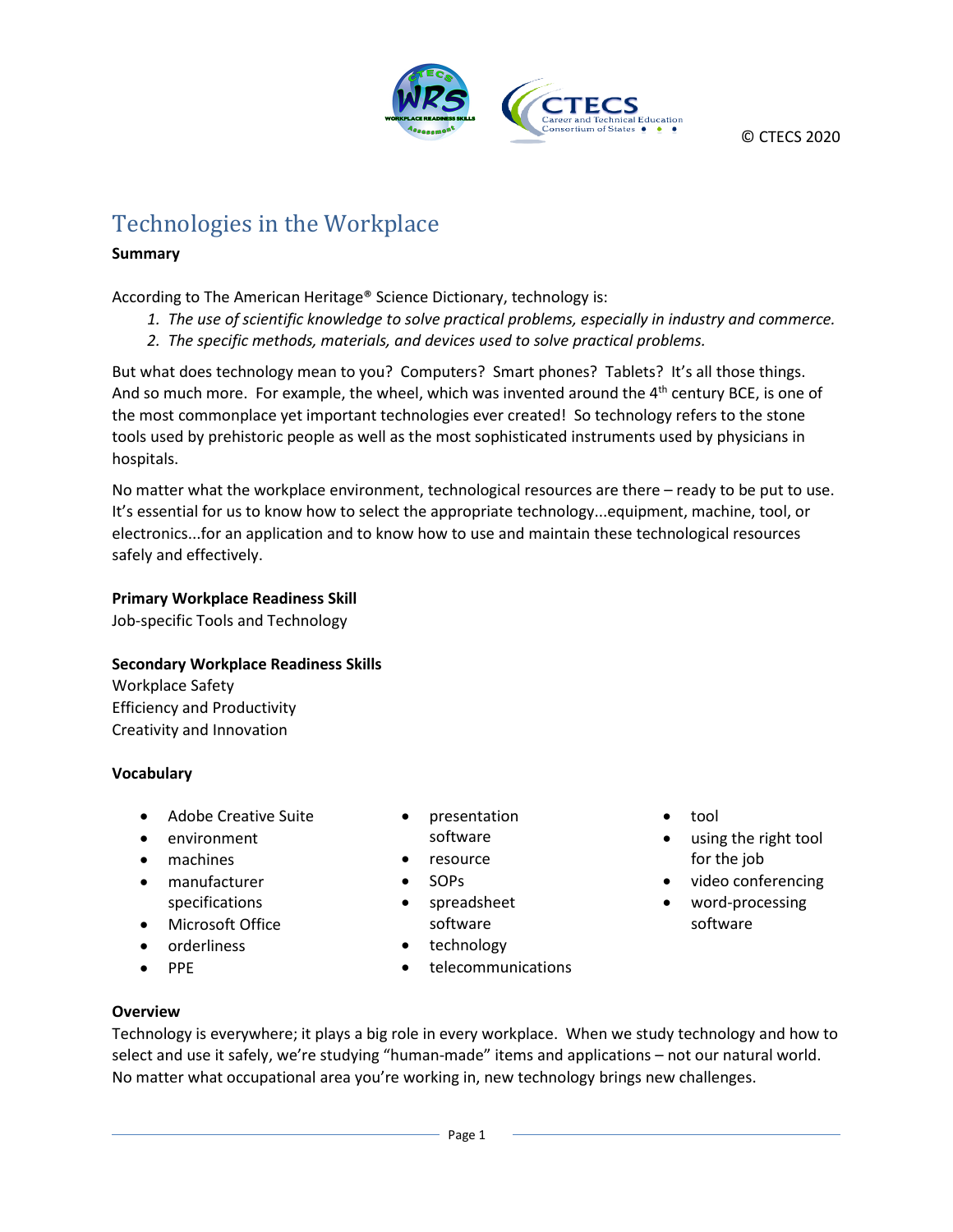

Here are some of the technology applications specific to five areas:

- *Transportation Technology* provides a way for people, products, and materials to move from place to place. For example, airplanes, trains, cars, ships, and the space shuttle are all types of transportation.
- Both *Biotechnology and Agricultural Technology* deal with living things like plants, animals, and people. Bio-related technology creates products such as medications, vaccines, artificial limbs, bionics, and pacemakers. Genetic engineering falls into this area, as well. Agricultural Technology develops improved methods and products (fertilizers, irrigation systems, food preservation, weed and insect control) for producing plants and animals for food, fiber, and fuel.
- *Environmental Technology* creates tools to minimize the effect of technology on the development of living things. For example, hybrid vehicles and conservation waste management (like recycling) reduce our impact on the earth.
- *Production Technology* includes both Manufacturing and Construction. Manufacturing changes natural or synthetic materials into usable products (clothing, vehicles, food). Construction builds structures that protect us from the environment (houses, buildings) and an infrastructure to support our lives (bridges, roads, pipelines).
- *Information Technology* allows us to send messages, information, and data around the world or across the room! The Internet, television, and smart phones are all examples of information technology devices.

No matter which occupational area you're in, the selection of technology to support the work follows the same five basic guidelines:

1. *Why do we need this technology?*

Determine exactly why you need the equipment, tool, or application. Are you replacing old technology? Will the technology improve productivity?

2. *Is the technology suitable in our workplace?*

Evaluate the equipment, tools, and/or applications in terms of their appropriateness for your workplace. Will it be reliable and efficient? Does the new technology have to be compatible with technology that's already in use? Are there safety issues to consider?

3. *How much does the technology cost?*

Is the technology cost-effective? Not only the initial cost, but the cost for maintenance and consumables (e.g., paper for a printer).

4. *How will we make sure the technology is used and maintained properly?*

Are the operation and service manuals easily available? How will maintenance be handled? If maintenance is to be performed on-site, are there people available with the expertise needed? Will training have to be provided?

5. *Where will we get the technology?*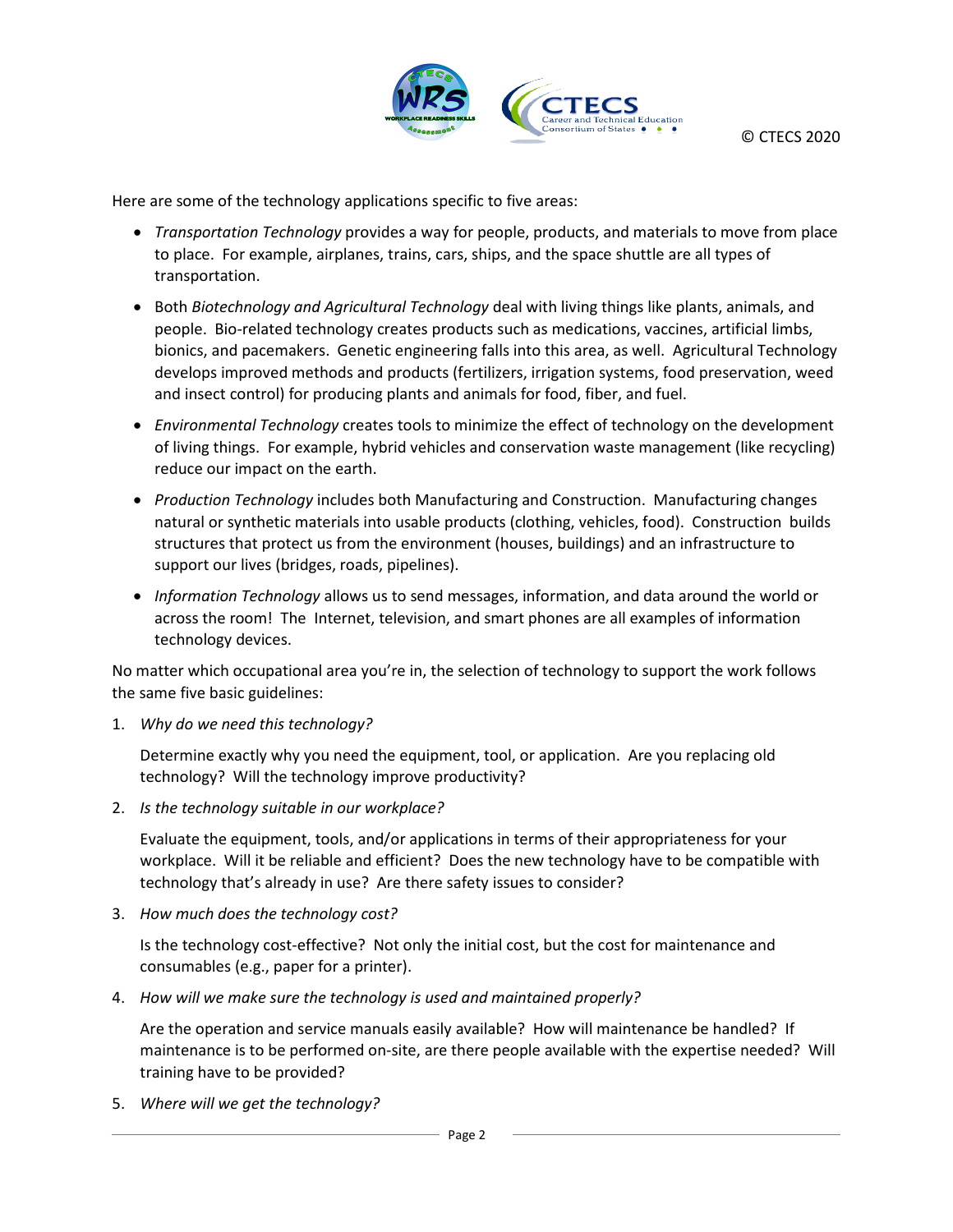

Have reputable sources for obtaining the equipment, tools, and/or applications been identified?

Once technology – equipment, tools, or an application – has been selected and installed, there is a need for routine maintenance. It can be challenging to assess the requirements for maintenance; but for all types of technology to be used safely and effectively, this challenge must be met. A proactive approach allows you to plan for times when certain technology will be out of service. A plan should be put in place to provide for things like:

- periodic replacement of parts or components,
- renewal of consumable supplies,
- repair or replacement of faulty components,
- periodic inspection and cleaning of equipment,
- updating or upgrading the technology,
- on-going monitoring of the condition and functionality of the equipment, tools, or application,
- contingency plans for any downtime during maintenance activities.

This list would have to be adjusted depending on the industry and the type of equipment, tools, or application; but the basic requirements are the same for any workplace. And the bottom line is that properly maintained technology is much safer for everyone!

#### **Guidelines**

Complete the *Impact of Technology* exercise.

#### **Resources:**

- 1. <https://www.youtube.com/watch?v=mEkDcdwI29E> 7 Resources of Technology This video discusses the resources required to make "technology."
- 2. [https://www.youtube.com/watch?v=A29AC2c\\_enc](https://www.youtube.com/watch?v=A29AC2c_enc) Technology and its Proper Role in Your Business This is a short video promoting an IT service provider, but the first half is informative.
- 3. <https://www.youtube.com/watch?v=5rte0GqhEeM&t=3s> What is technology? Gives several examples of what technology is and what it is not
- 4. [https://www.youtube.com/watch?v=xI-\\_1Nu0Buc](https://www.youtube.com/watch?v=xI-_1Nu0Buc) The Evolution of Technology | The Wonders of Technology and its Tools This video gives a short review of the evolution of technology through years.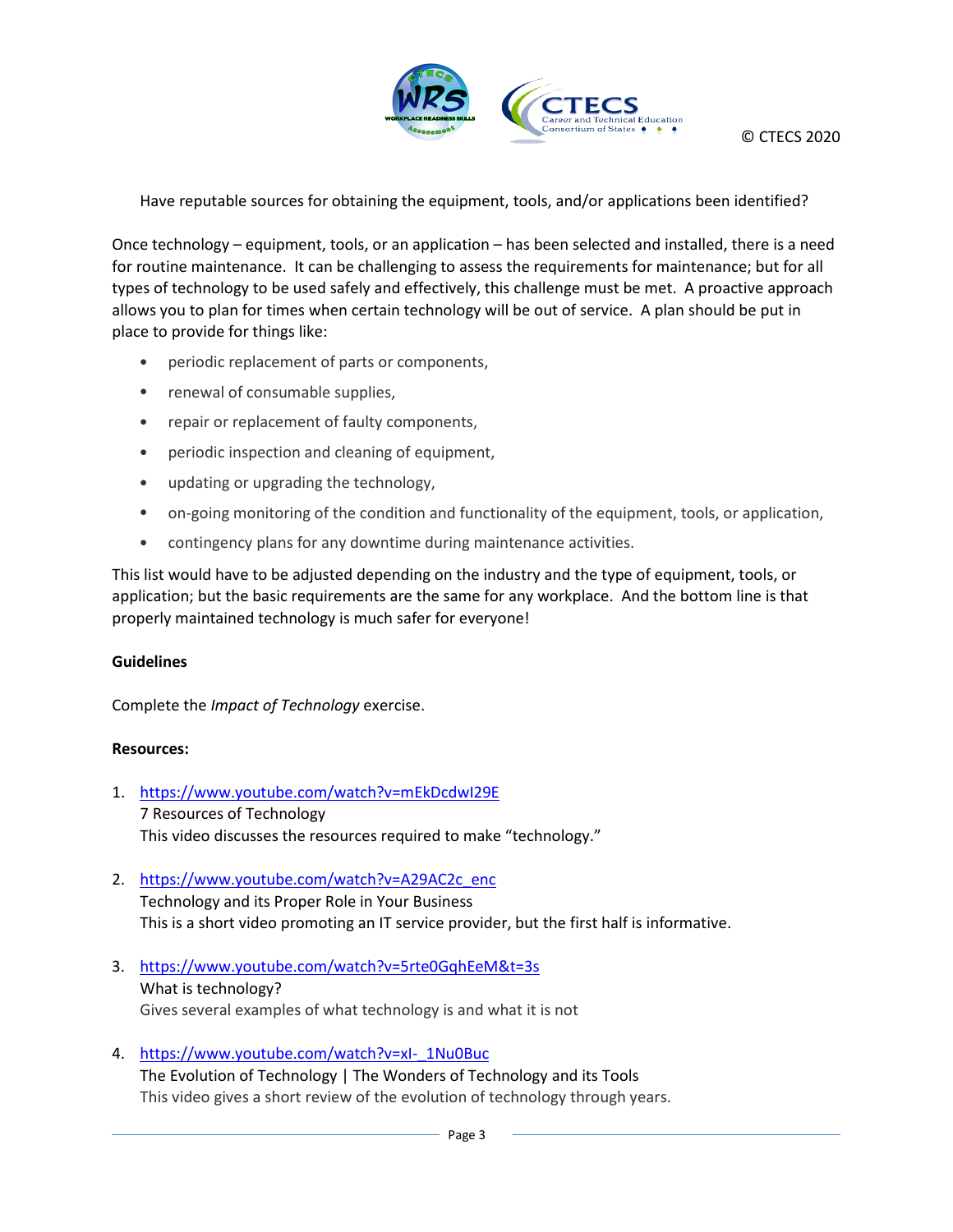

© CTECS 2020

- 5. <https://www.youtube.com/watch?v=oWxMOOwTRhk> Technology in Workplace
- 6. <https://www.youtube.com/watch?v=LrhmHbDLM8o> The 5 Trends Shaping the Future of Work Everything we know about the future of work is being shaped by five trends: globalization, mobility, changing demographics, new behaviors, and mobility. For the first time these five trends are coming together to force organizations to change the way they think about how work gets done. Is your organization ready for these five trends and for the future of work?
- 7. <https://www.youtube.com/watch?v=Ukvd4adVcHw&t=5s>

How is technology changing our workplace culture? Charles Leadbeater, program advisor for the Peter Lougheed Leadership Institute, questions if advancements in technology are making us more productive or inefficient.

8. <https://www.youtube.com/watch?v=8Gsy-d-6S8Y>

Areas of Technology Presentation to a class ... talks about class tests and class notes. Can skip first couple of minutes.

- 9. [https://www.youtube.com/watch?v=YDP2\\_xOZewo](https://www.youtube.com/watch?v=YDP2_xOZewo) What is technology?
- 10. [https://www.youtube.com/watch?v=SX6Zeo7J6B8](https://www.youtube.com/watch?v=SX6Zeo7J6B8%20)

How to Choose the Right Technology for Growth Technology is all around us and can greatly help your business. But how do you know which technology to use?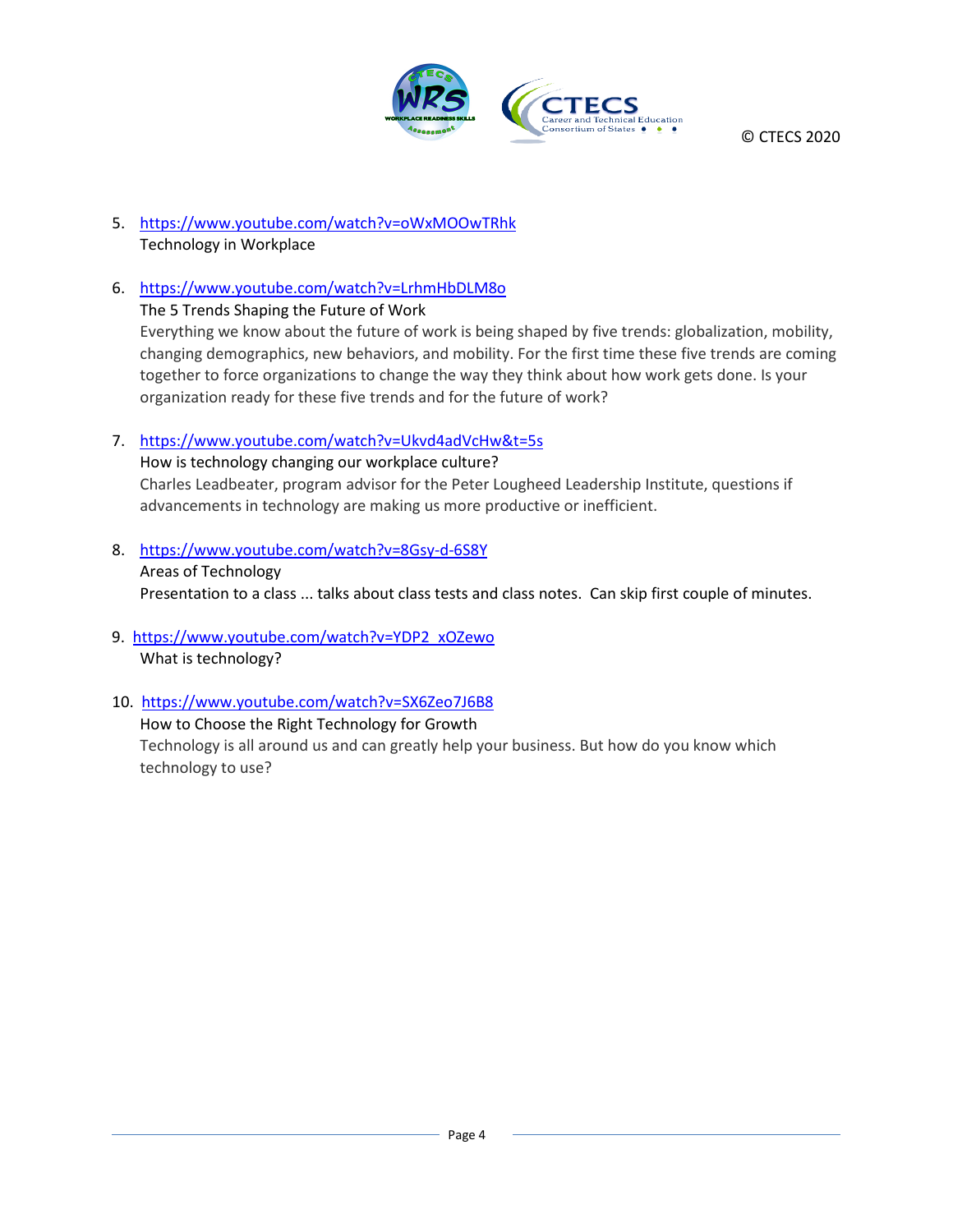

**Impact of Technology**

© CTECS 2020

# **For each of the areas listed, what are some of the positive and negative impacts of the technology? An example is provided for Agriculture.** *(Note: Each of these areas is discussed in the Overview section.)* **Area Positive Impacts Negative Impacts 1. Agriculture** *Example: Fertilizers can make plants more food per acre. Example: Fertilizers can get into the ground water and pollute drinking water.* **2. Biotechnology 3. Construction 4. Environmental Technology 5. Information Technology 6. Manufacturing**